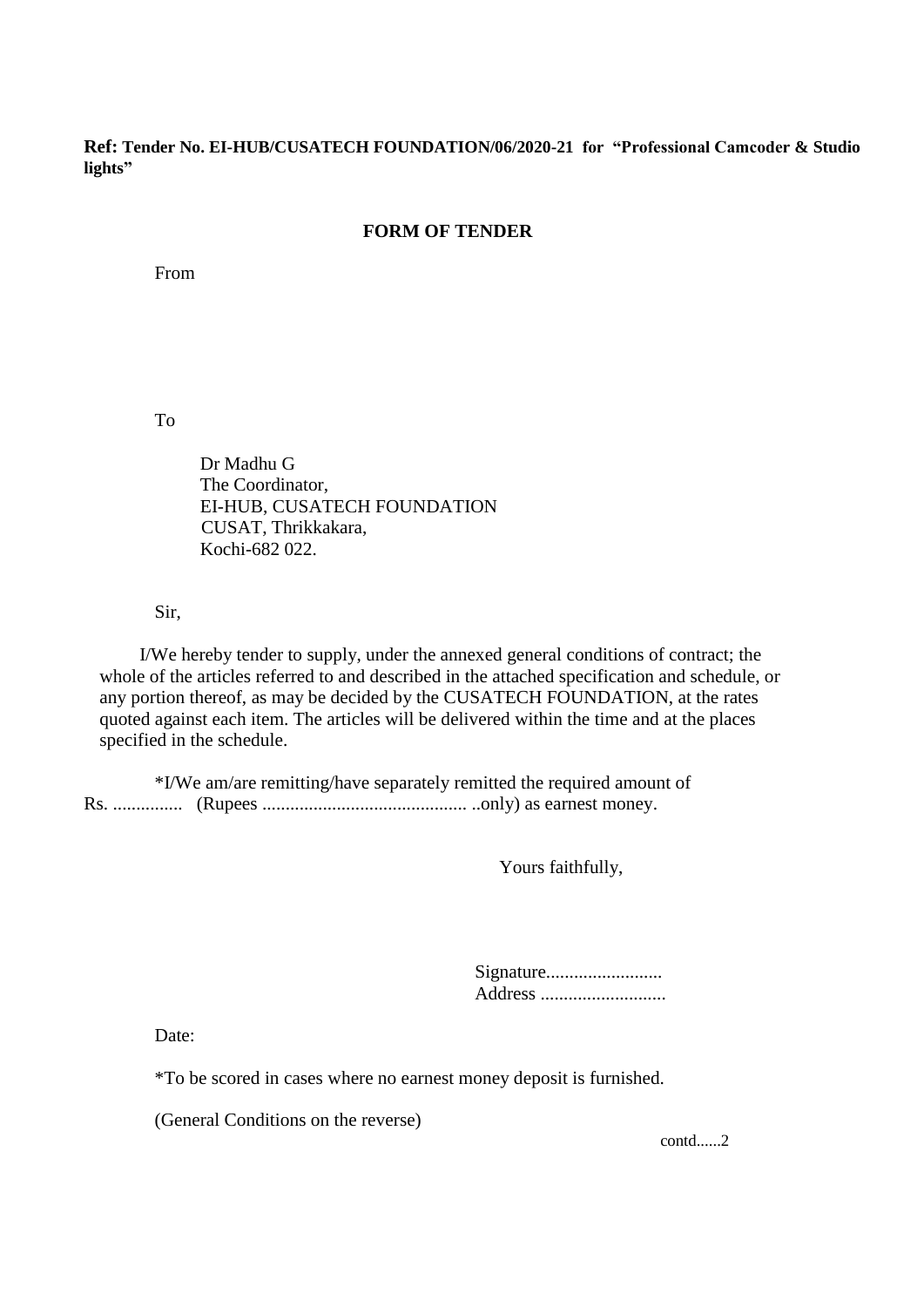## **Ref: Tender No. EI-HUB/ CUSATECH FOUNDATION/06/2020-21 for "Professional Camcoder & Studio lights"**

**Name of work:** Supply and installation of Professional Camcoder and Studio lights at EI Hub of CUSATECH FOUNDATION, CUSAT.

| Sl No          | <b>Item</b>                  | <b>Specification/Description</b>                      | Quantity |
|----------------|------------------------------|-------------------------------------------------------|----------|
|                | <b>Professional Camcoder</b> | 4K/Full HD CMOS Camcoder with 12x Zoom, 1.0           |          |
|                |                              | type CMOS Sensor, 14.2 MP or better Resolution,       |          |
|                |                              | focal length 9.3 -111.6 Or better, Inbuilt ND filter, |          |
|                |                              | XLR Audio input, AV & HDMI Video Output,              |          |
|                |                              | with SD card recording Media and Card Reader,         |          |
|                |                              | 2-Channel charger / AC adaptor, 7.2V battery          |          |
|                |                              | w/LED indicator-2, Soft carry case for handheld       |          |
|                |                              | camcorders, SD Card, UHS-I SDXC Memory                |          |
|                |                              | Card 128 GB-2, SD Card Reader, Milliboo Tripod        |          |
|                |                              | for ENG Camera                                        |          |
| $\overline{2}$ | Studio Lights                | Studio Light, with Dimmer, Dual Temp                  | 2        |
|                |                              | 3300/5600, 512+512 LED, With Stand and                |          |
|                |                              | bandoor.                                              |          |
|                |                              |                                                       |          |
|                | Total Price in INR           |                                                       |          |
|                | GST @ 18%                    |                                                       |          |
|                |                              |                                                       |          |
|                | <b>Grand Total</b>           |                                                       |          |
|                | <b>GST Number</b>            |                                                       |          |
|                |                              |                                                       |          |

Signature of the Tenderer

Those who are downloading the tender form from the website should use only the "**pdf format"** Tender form available in the website. Tenders submitted in the letter head, or other forms will be summarily rejected. Separate Technical bid and financial bid will not be accepted.

Whether samples essential: No

Period within which goods delivered: Within 60 days from the date of issue of Purchase Order. Rates quoted for supply and installation at EI-HUB,CUSATECH FOUNDATION, CUSAT, Thrikkakara,Kochi - 22

.............................................